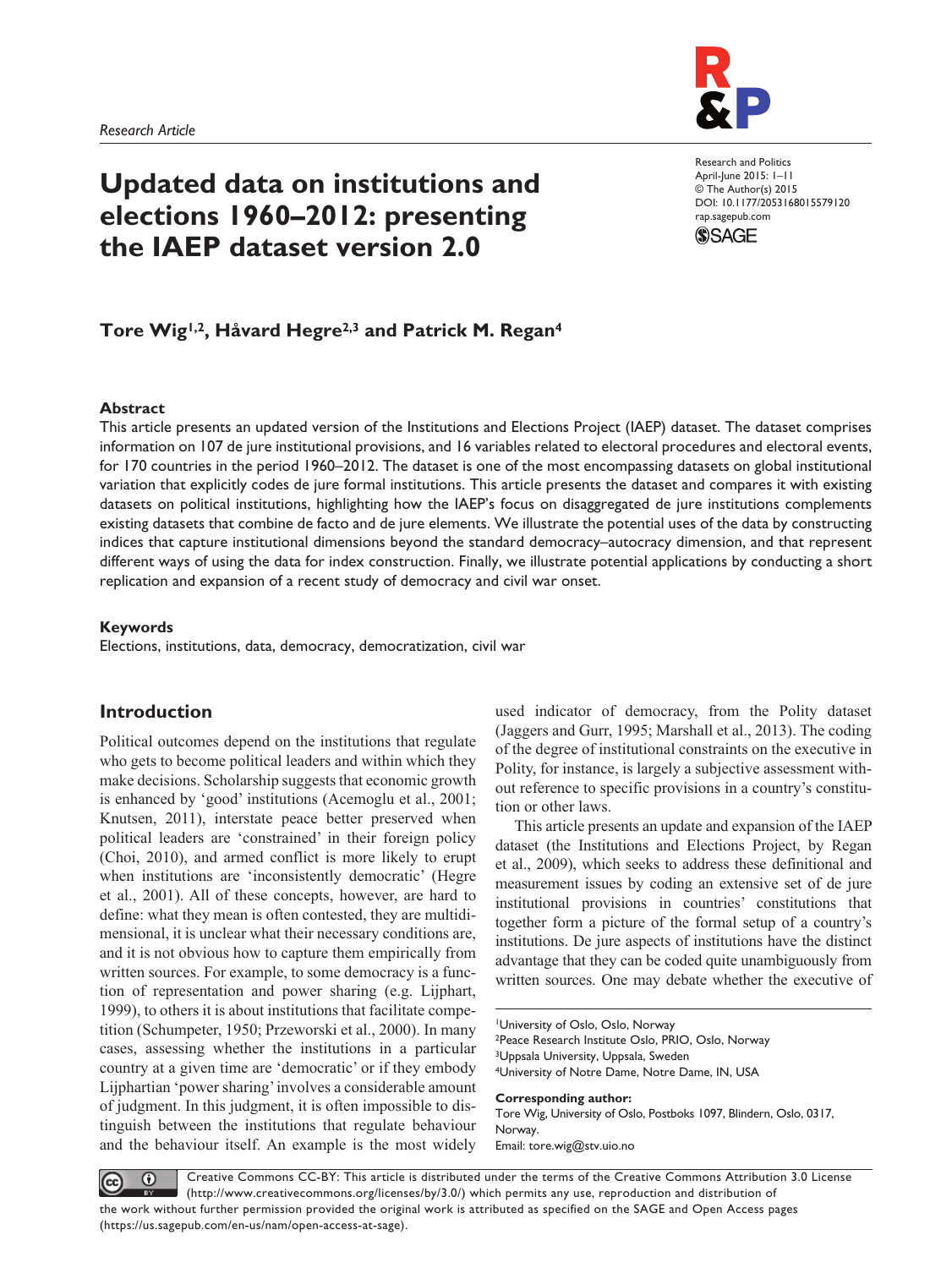Russia is less 'constrained' than that of Ukraine (Polity codes them as 4 and 5, respectively), but not to the same extent whether the constitution confers the constitutional court authority to rule on executive action. This allows for more fine-grained analyses of how and when formal rules affect institutional *behaviour* and, in turn, outcomes such as conflict or economic development. Disadvantages with relying on de jure institutions, obviously, is that they may be systematically disregarded in practice, and that they reflect little more than individual aspects of a bundle of institutions that must be considered together. Still, they are an important complement to most datasets on institutions, which rely heavily on subjectively coded indices of de facto aspects. Focusing on de jure institutions allows us to answer crucial questions about when formal institutions constrain behaviour. The IAEP is currently one of the most comprehensive datasets on political institutions and elections in existence, and it should provide scholars with the opportunity to develop more refined testable implications about how political institutions affect outcomes.

In the next section of the article we present an overview of the dataset, accompanied by a discussion of how the IAEP compares to existing datasets on political institutions. This is followed by some illustrations of how the data can be used. First, we present trends in a selected number of institutional indicators over time. Second, we present two aggregate indices that we create out of the individual indicators, each constructed using a distinct approach to index construction. This is done to illustrate how the data can be used to create indices in several ways. Finally, we illustrate another potential use of the dataset by replicating and expanding on a study on democracy and civil war by Cederman et al. (2010).

#### **The dataset**

#### *Overview*

The updated IAEP dataset describes the relationships between the ruled and their rulers across 170 countries coded annually for the years 1960-2012.<sup>1</sup>

There are two groups of IAEP indicators. The first group contains 107 variables that record information about the de jure institutional arrangements of a country. The codebook (available as an online appendix) groups the indicators into aspects of a country's constitution, its legislature, executive–legislature relationship, the judiciary, government centralization, the central bank, elections and electoral outcomes, and rules governing elections.

In addition to this, there are 16 variables that record information about the practice of elections, if any, in a country. The 'election in practice' component to these data are recorded as events and characterize elections if they are held, in democracies, partial democracies, or non-democracies.

ber of publicly available sources and legal texts that are described in the appendix. To assess the reliability of codings, we have conducted inter-coder reliability tests, all suggesting that the reliability of the codings is high (see the appendix).

#### *Contrasts with other datasets*

The IAEP compares favourably with several other datasets on political institutions, and serves as an important complement to many of them. Most existing datasets mix de jure and de facto elements together, and are highly aggregated, in stark contrast to IAEP which is disaggregated and mostly de jure. The largest category of institutional datasets is concerned with measuring democracy. The perhaps most popular dataset is Polity (Marshall, 2010), which sets out to measure aspects of democracy based on Dahl's (1971) conceptualization. Although Polity has a number of attractive features (it disaggregates into sub-components, and has a long time series), it has some important flaws. Most notably, many of the sub-dimensions in Polity measure *outcomes* rather than institutions, such as the participation component which includes internal political violence as part of its coding (Vreeland, 2008). A similar critique of coding bias has often been levelled at the Freedom House dataset, which bases most of its codings on subjective assessments of political outcomes that are entangled with many potential dependent variables (Cheibub et al., 2010). Another dataset that is affected by this criticism is the Vanhanen dataset (Vanhanen, 2000), which measures contestation and participation based on electoral outcomes. A dataset that is considered to be more reliable and less sensitive to endogeneity biases is the ACLP/DD dataset (Przeworski et al., 2000; Cheibub et al., 2010). Although it mostly relies on objective coding criteria, e.g. the presence of elections with more than one party, it also captures political contestation in the form of actual government turnover, which is partly also an institutional outcome, and thus subject to similar criticisms (see e.g. Knutsen and Wig, 2015). The most ambitious democracy dataset to date is the V-Dem (Coppedge et al., 2011) project, which is currently developing a large collection of disaggregated democracy indicators. It fundamentally differs from IAEP since V-dem's focus is mostly on subjectively coded de facto and not de jure institutional characteristics, making it an important complement to IAEP when it becomes available. In short, IAEP is distinguished from existing democracy datasets in their focus on disaggregated de-jure institutions.

A handful of other datasets have some points of similarity with IAEP but lack its main focus on formal rules. For example, the POLCON database (Henisz, 2002), and the Database of Political Institutions (Beck et al., 2001). The only existing dataset that shares both IAEP's scope and focus on de jure institutions, is the Comparative Constitutions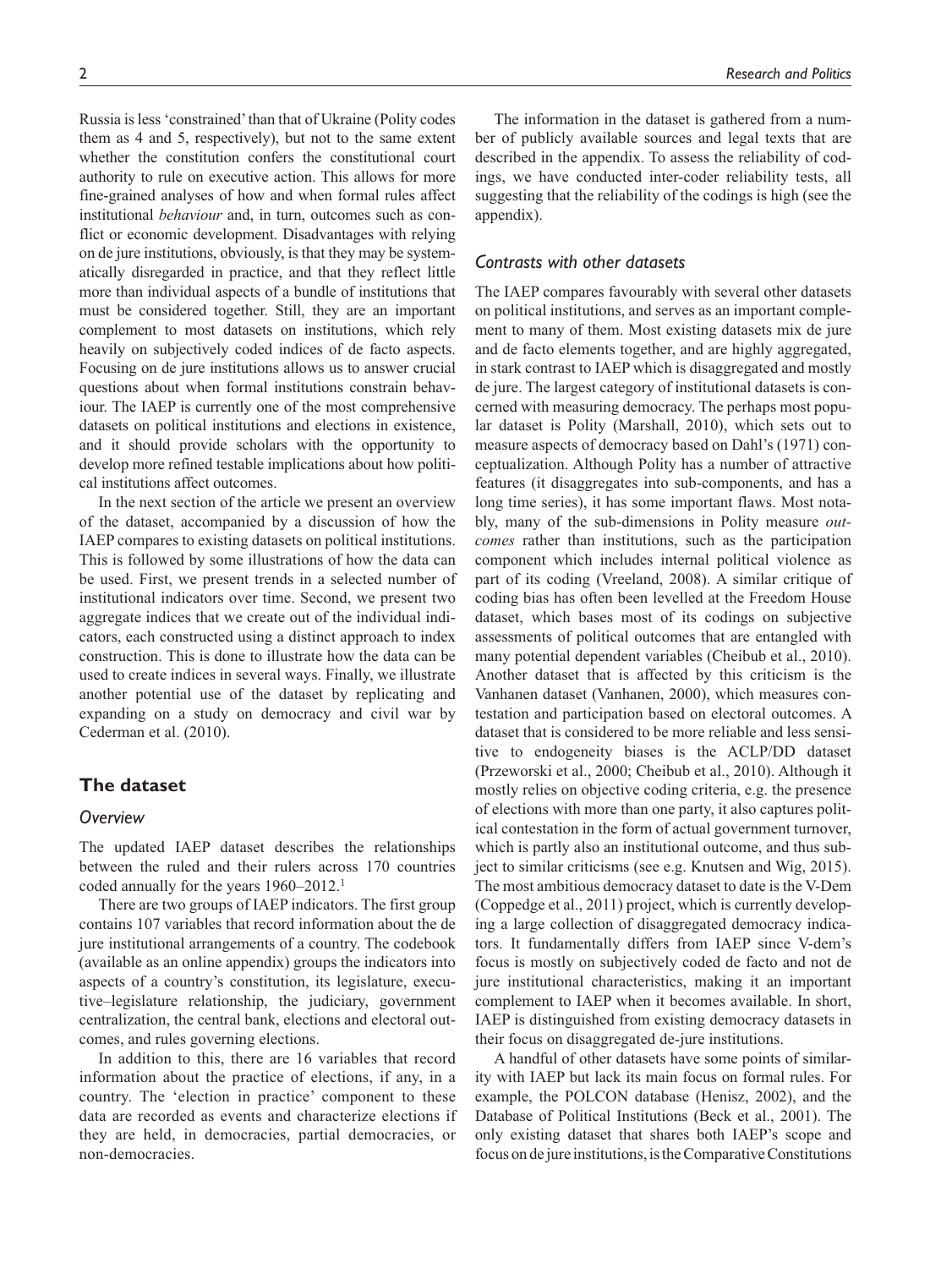Project (CCP) (Elkins et al., 2010), which codes a wide range of constitutional provisions for all countries in the world going back to 1789. Given the similar focus on de jure institutions, there is some overlap between the variables contained in the CCP and IAEP. This can obviously be a benefit, since a greater variety of sources for the same data is an undisputable good when investigating the robustness of empirical results to different sources. Furthermore, a number of institutional domains are covered in the IAEP that are not covered in the CCP, and vice versa. For example, many of the formal rules that are not constitutional, but still de jure, like many provisions concerning the central bank, rules governing party participation in elections, candidate nomination and participation, and variables relating to the outcomes and holding of elections themselves (which are not de jure).

Focusing on formal institutions allows researchers to separate the formal rules that may or may not constrain behaviour from the behavioural outcomes that are produced by institutions, which most current datasets mix together. This enables 'unbundling' of institutions into formal and non-formal components in a much more refined way than previous attempts to disaggregate institutions (e.g. Acemoglu and Johnson, 2005). As many have pointed out (e.g. Voigt, 2013), lumping the behavioural and formal elements of institutions together in one measure is questionable. Conceptually, because there is a clear distinction between the normative content of a rule and its de facto implementation. Empirically, because there are often clear discrepancies between de jure and de facto rules, as for example Hayo and Voigt has shown in the case of judicial independence (Hayo and Voigt, 2007).

Another clear strength of focusing on formal rules is that they are easier to code reliably. As mentioned, many of the most common institutional indices are subjectively coded and very often endogenous to outcomes of interest, such as economic growth (Glaeser et al., 2004) or internal armed conflict (Vreeland, 2008). Coding de jure institutions avoids this problem, and allows researchers to study the links between formal rules, institutional outcomes (i.e. institutional behaviour), and variables of interest.

To summarize, the IAEP is one of the few publicly available dataset that describes the nuts and bolts of countries' de jure political institutions globally. It allows researchers to investigate how de jure political institutions constrain and shape behaviour and political outcomes. In the following, we illustrate some of its potential uses.

#### *Trends in individual institutional indicators*

The primary source from which most of the information in our dataset is derived is the constitution of a country or other legal documents. IAEP comprises information on a range of individual constitutional provisions that are essential in classifying regimes along dimensions such as democracy–autocracy, degree of constitutionalism or power sharing. Figure 1 shows trends in the global proportion of countries that possess institutional provisions typical of democracies; formal operational constitutions,<sup>2</sup> a supreme court, $3$  judicial review, $4$  elections to the executive and legislature,<sup>5</sup> and a national legislature.<sup>6</sup>

The left box shows global trends in the presence of a supreme court, a constitution, and judicial review; all elements of constitutional rule. The figure shows an increase in the presence of courts and judicial review, while most countries have had operational formal constitutions throughout the period. The right box in Figure 1 shows that the number of countries holding elections has increased steadily over time, reaching a peak in the mid-2000s. The same goes for the proportion of countries with a supreme court. These developments align with the increase in the number of democracies in the 'third wave of democracy' that followed the end of the cold war (Huntington, 1991). The figure also shows that the number of countries with legislatures, and formal and operational constitutions has remained relatively stable throughout the period.

Figure 2 shows global trends in the proportion of countries having two constitutional provisions typical of autocracies: bans on specific parties and the presence of an official state party. This figure shows that these two autocratic institutions have, logically enough, declined with the spread of elections and judiciaries. After a spike in the early 1970s, and a hiatus until the late 1980s, there is a strong downward trend after the end of the Cold War, coinciding with the third wave of democracy. These two figures show how the third wave of democratization can be tracked by looking at individual de jure institutions.

## **Constructing institutional dimensions**

Individual indicators might often not yield significant information about a political system when considered in isolation, but may do so only when they are considered as part of an institutional *dimension*. In the following, we will illustrate some potential uses of the dataset by constructing two different indices. In doing so, we will both illustrate what *kind* of substantive indices are possible to construct with the data, but also two different methodological approaches to index construction that are often found in the literature: factor analysis and construction using the logic of necessary and sufficient conditions. This exercise is intended to illustrate two plausible indices and encourage users of the dataset to develop their own.

#### *Executive constraints*

The first index we construct is intended to capture *executive constraints* and will utilize a factor-analytic approach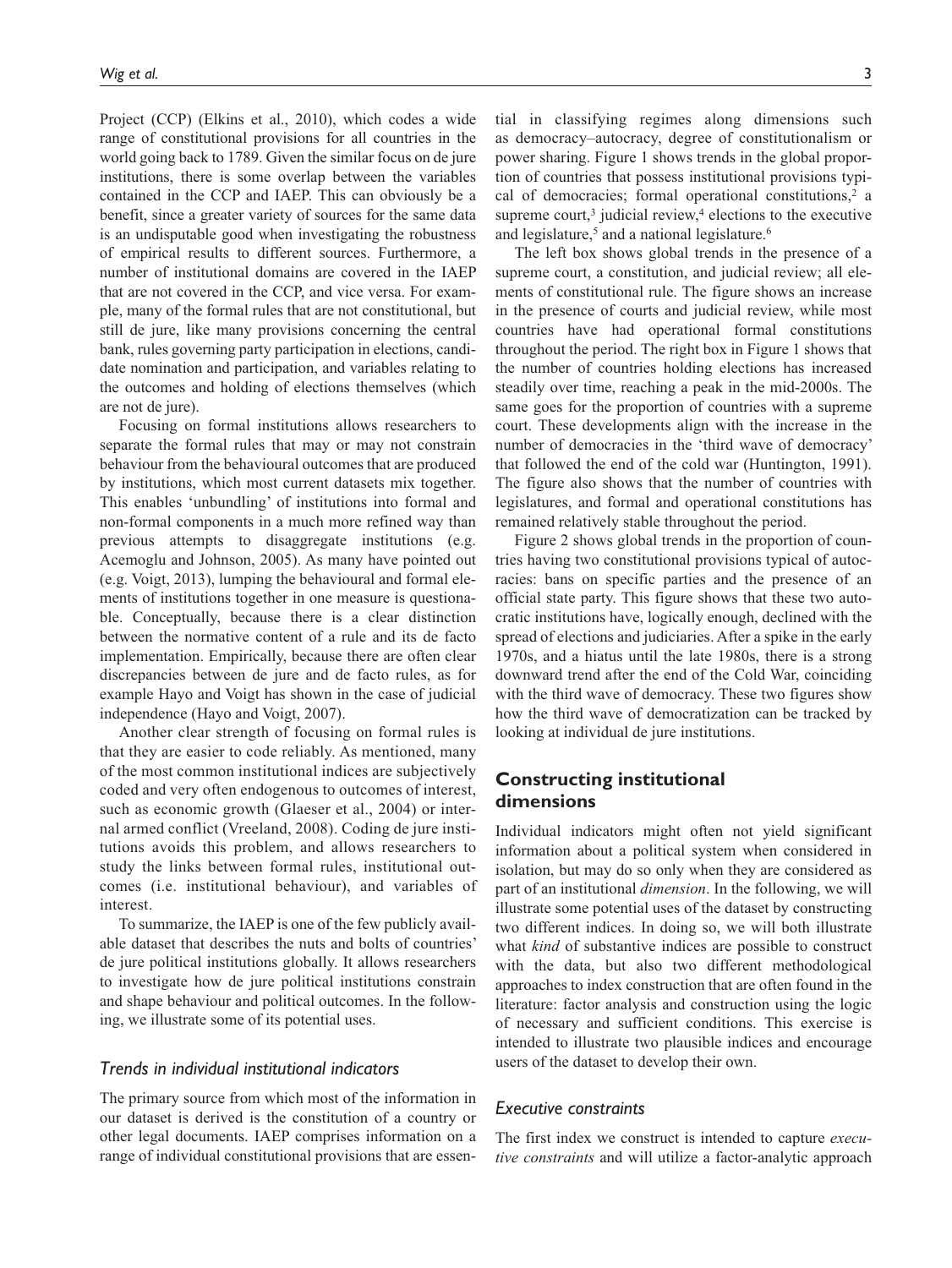

**Figure 1.** Trends in individual constitutional provisions typical of democracies.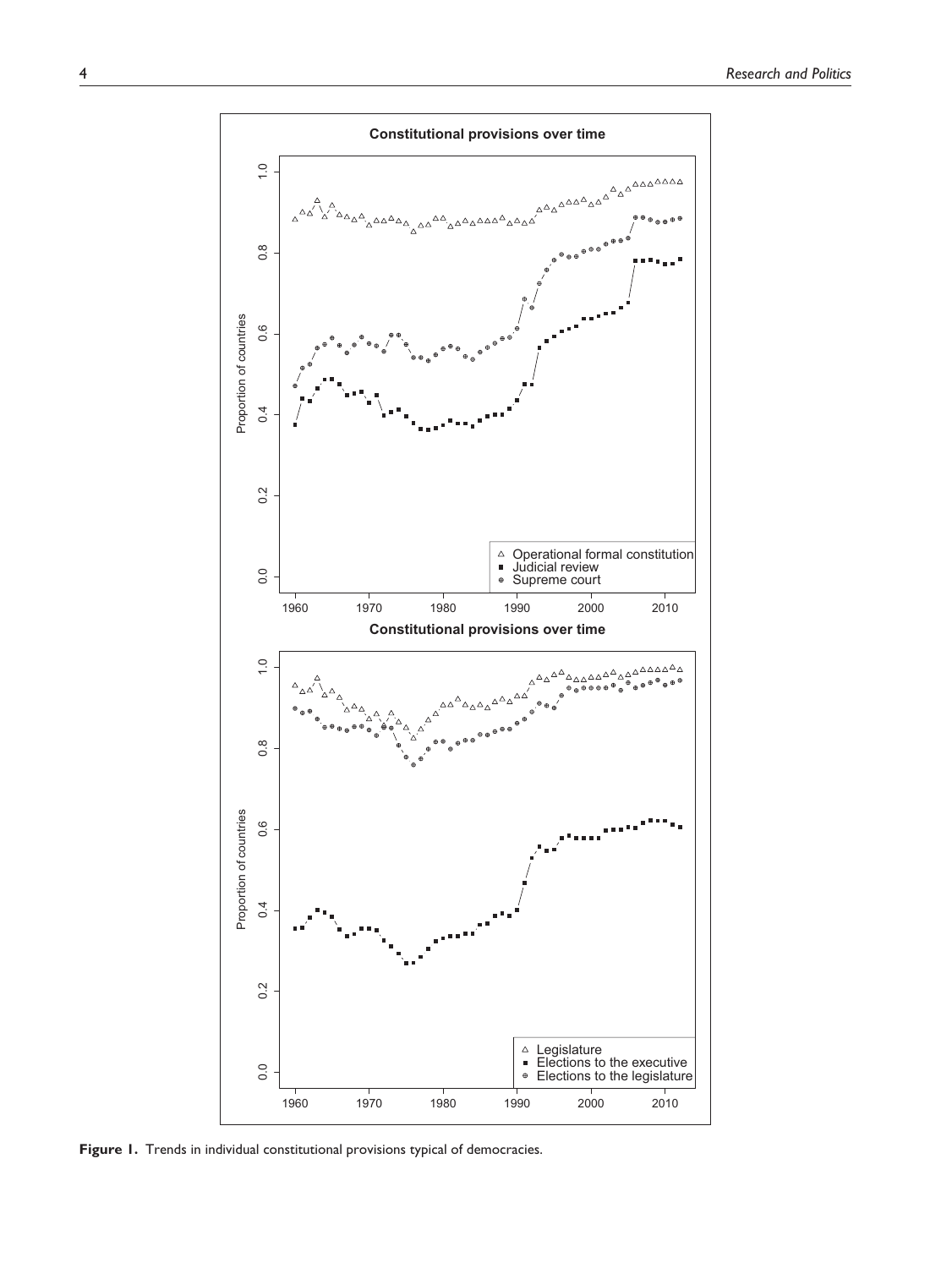

**Figure 2.** Trends in individual constitutional provisions typical of autocracies.

to index construction. This index builds on the IAEP-based executive constraints index presented in Regan et al. (2009). It includes items that either constitute an executive power – like an executive power to dissolve parliament –, or some sort of check on the executive – like a legislative veto. The following items are included as executive powers: The power to remove the legislature, propose legislation, remove judges, amend constitution, ratify constitution, use force abroad without legislative approval, change taxes without legislative approval, and whether the executive is chosen independently of legislature. The following are included as executive liabilities or checks: The existence of a legislature, a legislative veto, legislature can remove the executive, legislature can propose legislation, legislature can amend constitution, legislature can ratify amendments, there are elections for the executive, legislative approval for the budget is required, the court can rule on executive action, executive is a member of the legislature. The first set of items are conceived as powers given to the executive, while the last set of items includes constraints on the executive. We proceed to fit a unidimensional Item Response Model using Markov Chain Monte Carlo methods, a factoranalytic approach that has become standard in the development of latent institutional indices (see e.g. Rosenthal and Voeten, 2007; Ríos-Figueroa and Staton, 2014). Essentially, this model estimates the ideal points (factor scores) for

each country-year on the dimension that best describes the patterns of the individual institutional provisions mentioned above.<sup>7</sup>

Figure 3 shows the estimated ideal points for our executive constraints index for a random sample of 60 countries in 2010. The latent index seems to do an acceptable job of separating the cases with a very high score from the cases in the bottom of the ranking. However, because of the large confidence intervals, there is a fair amount of uncertainty in the cases in the middle of the scale.

Does this index track the executive constraints concept? The country given the highest score on the latent dimension, i.e. the most constrained, is Nicaragua in 1995, which has a total of 9 of 10 of the executive liabilities mentioned above, and 4 out of 9 of the executive powers listed above. Crucially, it has a number of important executive liabilities such as a legislative veto and the right of the legislature to remove the executive. The lowest-scoring country, Cambodia in 1994, has 5 out of 10 liabilities, and 5 out of 9 powers. Crucially, it has a number of important executive powers; the executive can disband parliament and appoint judges. These cases indicate that the dimension is representing the degree of executive constraints. Figure 4 shows the discrimination parameters of each institutional provision, and the number of such provisions that the item response model correctly predicts. Executive liabilities are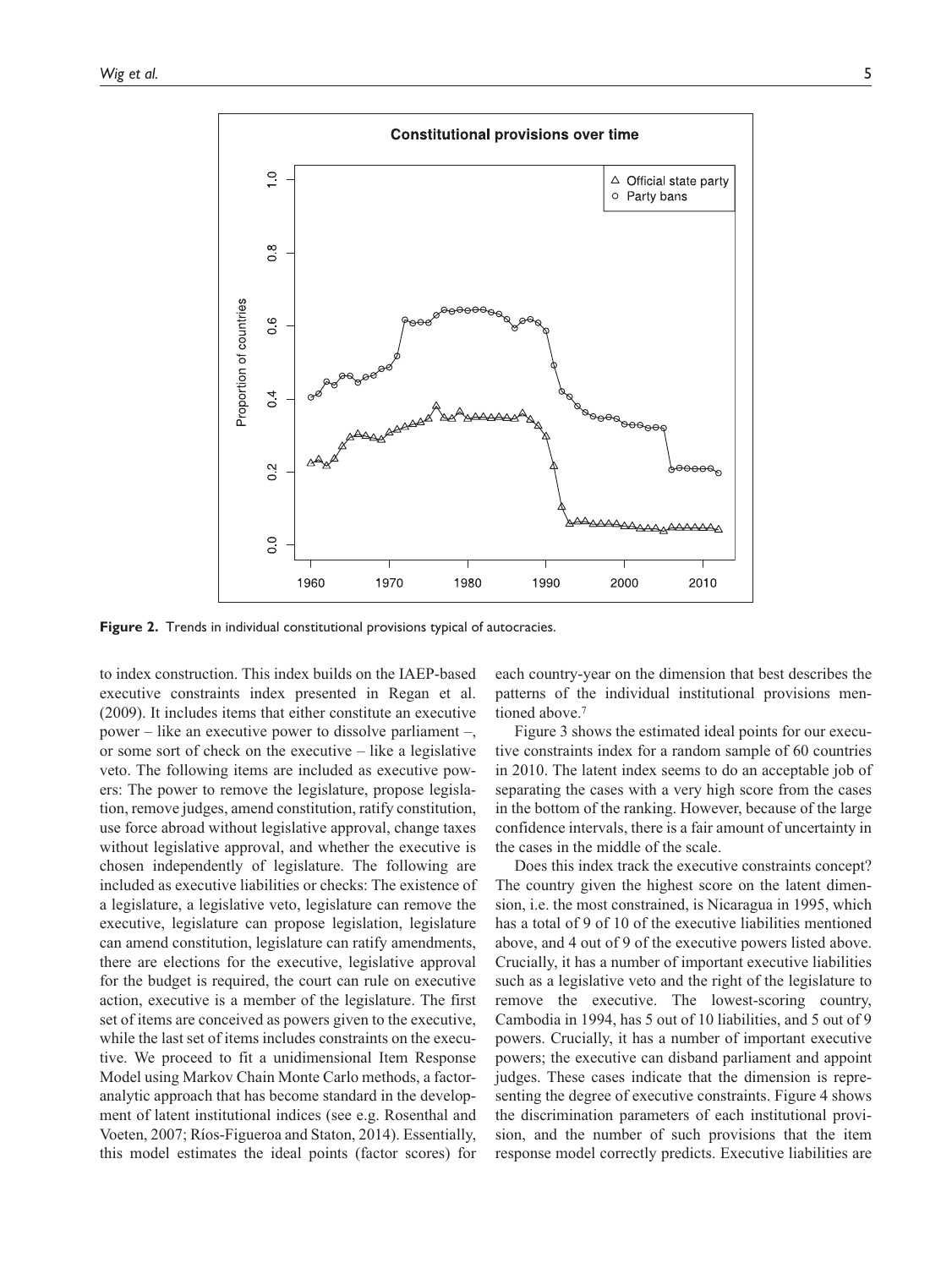

**Figure 3.** Estimated ideal points on executive constraints dimension in 2010: The figures show a sample of 60 countries chosen at random in 2010. Estimates are shown with 90% confidence intervals based on the estimated standard deviation of the ideal point estimates.

highlighted as triangles and powers are highlighted as crosses. If the index is adequately separating constraints from executive powers it should group the powers and liabilities in opposite ends of the spectrum. The figure shows that the latent dimension estimated by the Iterm Response Theory (IRT) model is not perfect at grouping liabilities and powers in two different clusters, although most liabilities have positive discrimination parameters and most powers have negative coefficients. What this exercise shows is that our de jure institutional indicators can be used to construct latent variable indices. The figures presented above show that the executive constraints index constructed here does an imperfect, although not hopeless, job of separating countries on the theoretically relevant dimension. Combining de jure measures with information about de facto institutions would be one way to construct a more accurate dimension.

#### *Institutionalized participation*

Second, we will construct an index of institutionalized participation (*IP*) that illustrates how we can use theoretical prior information about the logical structure of the concept to calculate an index that more closely aligns with the theoretical concept than simple aggregation or inductive factor analysis. (For more on conceptual logic, see e.g. Goertz, 2006.) We build this index with the intentions to measure the degree to which electoral participation is institutionally protected. A necessary condition for electoral participation is the *presence* of elections, therefore we start with a logical condition stating that the measure should be scored as zero when there is no election to either the executive or the legislature. If and only if there are elections to at least the executive or the legislature, we consider whether there are restrictions on (a) suffrage, and (b) political parties. If there is universal suffrage and no party restrictions, we want this measure to get a top score, while we want it to get the lowest score if it has fully restricted elections where many groups are excluded and parties banned. Such a measure would capture the fact that elections are necessary but not sufficient conditions for institutionalizing electoral participation; Only elections with universal suffrage and free party competition are sufficient for saying that participation is fully institutionalized. Therefore, we construct *IP* as

$$
IP_i = E_i \cdot (2 - (PB_i + SR_i))
$$
 (1)

where *E* represents elections, *PB* is the number of party bans, normalized by dividing on the maximum value, *SR* is the similarly normalized number of suffrage restrictions, and *i* signifies the given country. For simplicity, we scale *IP* to range between zero and one, where one signifies universal suffrage and no party restrictions, while a score of zero means that you either have no elections, or elections with the full amount of party and suffrage restrictions. Intermediate scores such as 0.45 mean elections with some restrictions; this is, for example, the case for Cuba in the 1980s which had elections with universal suffrage, but a ban on all parties. This measure reflects the logical relations between the items that make up the index; elections are necessary conditions for participation, but party bans and suffrage restrictions are alternative and substitutable ways to block participation.

## **Application**

follows:

To further illustrate how the IAEP data may be used, we present a brief replication and extension of a recent study investigating the links between democracy and internal armed conflict where we use the *institutionalized participation* index created above. Cederman et al. (2010) show that democratization leads to internal armed conflict. As one of several supporting arguments, they draw on the argument of Huntington (1968) that democratization can lead to conflict because it entails sudden mass mobilization in institutional contexts that have not accommodated such pressures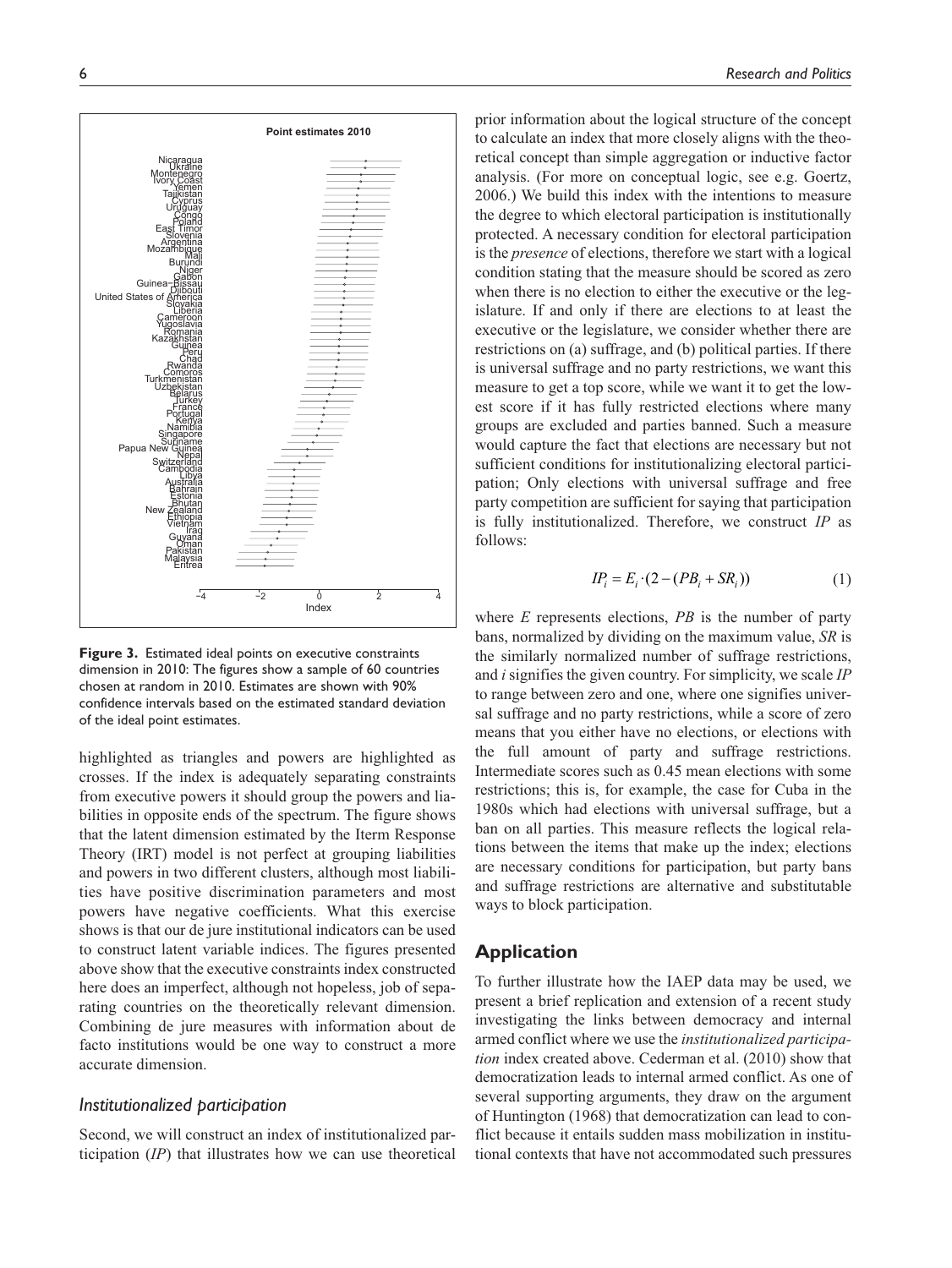

**Figure 4.** Estimated item discrimination parameters and percentage correctly classified item scores

before. In short, democratization is destabilizing when it leads to a sudden increase in political participation. One implication of this argument is that we should observe less conflict in democratization processes where mass participation is already institutionalized. Where the institutions already have accommodated mass participation, and the democratization process concerns some other institutional feature such as an increase in constraints on the executive or an expansion of non-electoral political liberties, the risk of conflict should be lower. This can be formulated in the following hypothesis.

*Hypothesis 1. Institutional changes toward democracy increases the risk of conflict where pre-existing levels of IP is low, but less so where participation is well established*

This hypothesis is not tested in Cederman et al. (2010), but is a logical implication of the mobilization argument. We investigate H1 by interacting Cederman et al.'s democratization variable with the lagged level of *IP* as we have coded it. We also interact democratization with lagged levels of the more subjective POLCOMP variable from Polity which captures the 'democraticness' of participation and competition (Marshall et al., 2013, 25–29, 67). Since the IAEP institutions are measured on the 1 January, while the Polity dataset used by Cederman et al. is coded on the 31 December (Marshall et al., 2013, 12), our participation variable should be considered as lagged by 1 year. POLCOMP is lagged by 1 year. Cederman et al. code democratization by using the POLITY index as a basis; they code a movement in Polity as a democratization if it constitutes a move larger than two points on the POLITY index, and if it is followed by a period of stability where the new level of POLITY on average is more than two points higher than in the previous stable period (see Cederman et al., 2010, 370–382).

In their core model, Cederman et al. include their variable capturing democratization (*dem*), autocratization (*aut*), and controls for population, GDP per capita, and time trends using calendar year, peace years and splines. The first column in Table 1 replicates their model 1.1. The second column runs the same model on the more restricted sample that is covered by the IAEP. The third column tests our proposition, and indeed finds support for it. The main term is significant and positive, and the interaction term significant, negative, and of equal size as the main term. Democratization is particularly conflict-inducing in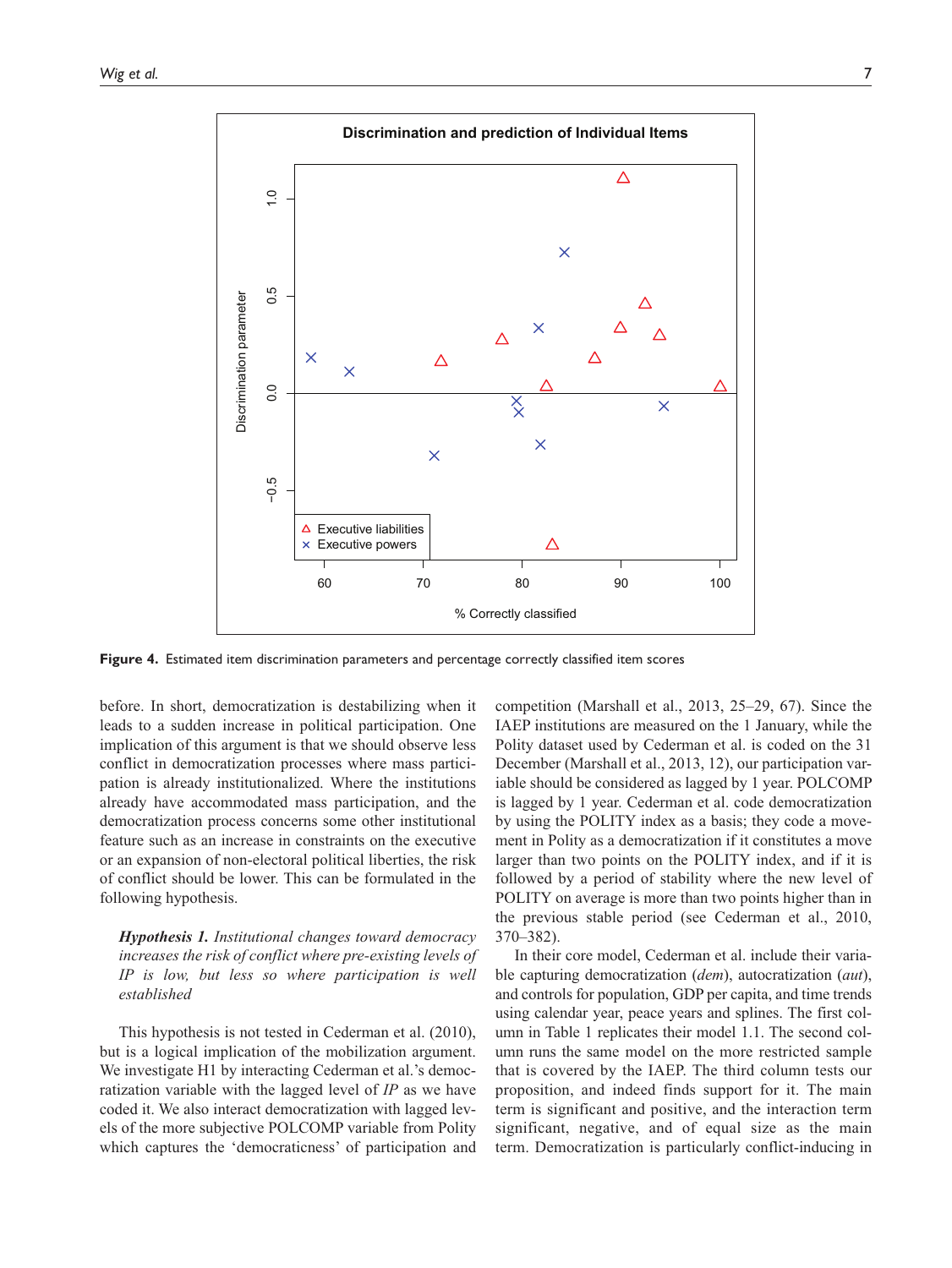#### **Table 1.** Replication and expansion of Cederman et al. (2010).

|                                              | Dependent variable<br>Internal armed conflict, > 25 battle deaths |                             |                                               |                         |
|----------------------------------------------|-------------------------------------------------------------------|-----------------------------|-----------------------------------------------|-------------------------|
|                                              |                                                                   |                             |                                               |                         |
|                                              | (Replicating Cederman<br>et al., model 1.1)                       | (model 1.1, IAEP<br>sample) | (w/Institutionalized<br>participation (IAEP)) | (w/POLCOMP<br>(POLITY)) |
| dem                                          | $1.018***$                                                        | $1.092***$                  | $2.827***$                                    | $1.157***$              |
|                                              | (0.339)                                                           | (0.342)                     | (0.600)                                       | (0.433)                 |
| Institutionalized participation (IAEP)       |                                                                   |                             | $-0.180$<br>(0.260)                           |                         |
| POLCOMP (POLITY)                             |                                                                   |                             |                                               | $-0.002$                |
|                                              |                                                                   |                             |                                               | (0.007)                 |
| dem · Institutionalized participation (IAEP) |                                                                   |                             | $-2.998***$                                   |                         |
|                                              |                                                                   |                             | (0.985)                                       |                         |
| dem · POLCOMP (POLITY)                       |                                                                   |                             |                                               | 0.005                   |
|                                              |                                                                   |                             |                                               | (0.010)                 |
| aut                                          | $0.948**$                                                         | $0.957*$                    | $0.995**$                                     | $0.924*$                |
|                                              | (0.445)                                                           | (0.491)                     | (0.494)                                       | (0.501)                 |
| Ipopl                                        | $0.213***$                                                        | $0.206***$                  | $0.205***$                                    | $0.208***$              |
|                                              | (0.051)                                                           | (0.056)                     | (0.056)                                       | (0.057)                 |
| lgdpcapl                                     | $-0.364***$                                                       | $-0.357***$                 | $-0.348***$                                   | $-0.355***$             |
|                                              | (0.073)                                                           | (0.082)                     | (0.083)                                       | (0.084)                 |
| acdpeaceyears                                | 0.024                                                             | 0.055                       | 0.052                                         | 0.029                   |
|                                              | (0.101)                                                           | (0.112)                     | (0.112)                                       | (0.113)                 |
| acdsplinel                                   | $0.006*$                                                          | $0.007*$                    | $0.007*$                                      | 0.006                   |
|                                              | (0.003)                                                           | (0.004)                     | (0.004)                                       | (0.004)                 |
| acdspline2                                   | $-0.002**$                                                        | $-0.002**$                  | $-0.002**$                                    | $-0.002**$              |
|                                              | (0.001)                                                           | (0.001)                     | (0.001)                                       | (0.001)                 |
| acdspline3                                   | $0.0005***$                                                       | $0.0005***$                 | $0.001***$                                    | $0.0005***$             |
|                                              | (0.0002)                                                          | (0.0002)                    | (0.0002)                                      | (0.0002)                |
| year                                         | $0.017***$                                                        | 0.007                       | 0.009                                         | 0.007                   |
|                                              | (0.005)                                                           | (0.007)                     | (0.007)                                       | (0.007)                 |
| Constant                                     | $-38.246***$                                                      | $-18.697$                   | $-22.450*$                                    | $-17.591$               |
|                                              | (9.494)                                                           | (12.954)                    | (13.288)                                      | (13.100)                |
| <b>Observations</b>                          | 5824                                                              | 4823                        | 4823                                          | 4736                    |
| Log-likelihood                               | $-759.403$                                                        | $-648.897$                  | $-642.911$                                    | $-633.865$              |
| Akaike information criterion                 | 1538.805                                                          | 1317.794                    | 1309.823                                      | 1291.731                |

*Note*: \* p < 0.1;\*\*p < 0.05;\*\*\*p < 0.01

contexts where the *IP* index is zero, while the effect of democratization on conflict drops with increases in *IP* at *t* − 1.

The upper box in Figure 5 shows the probability of conflict given democratization (*dem* = 1), as *IP* increases, all other variables held at their means. This shows that the association between democratization and conflict weakens with the level of pre-existing *IP*, suggesting that the effects of democratization might arise from sudden increases in political mobilization, as suggested by Huntington (1968) among others. During periods of no democratization, *IP* has no effect on conflict risk, as indicated by the lower box in Figure 5. When we compare this result to the result found when using POLCOMP from Polity (the fourth column), we do not find the same pattern. When the 'democraticness' of participation is measured by POLCOMP, the level of *IP* already in place when the transition happens seems to not matter at all, contrary to the postulated mobilization mechanism. There are several reasons to have more faith in the IAEP index than in POLCOMP. The latter mixes both de jure and de facto restrictions on participation. The coding of its subcomponents includes behavioural aspects, including categories such as 'transitional' and 'factional' competition, which can be endogenous to political instability (Hegre et al., 2001; Vreeland, 2008). The IAEP *IP* index is more transparent and less tainted by endogeneity: it simply denotes whether there are institutionalized elections and how restricted participation is.

### **Conclusion**

This update of the IAEP dataset makes a number of contributions to the ongoing empirical study of the effects and causes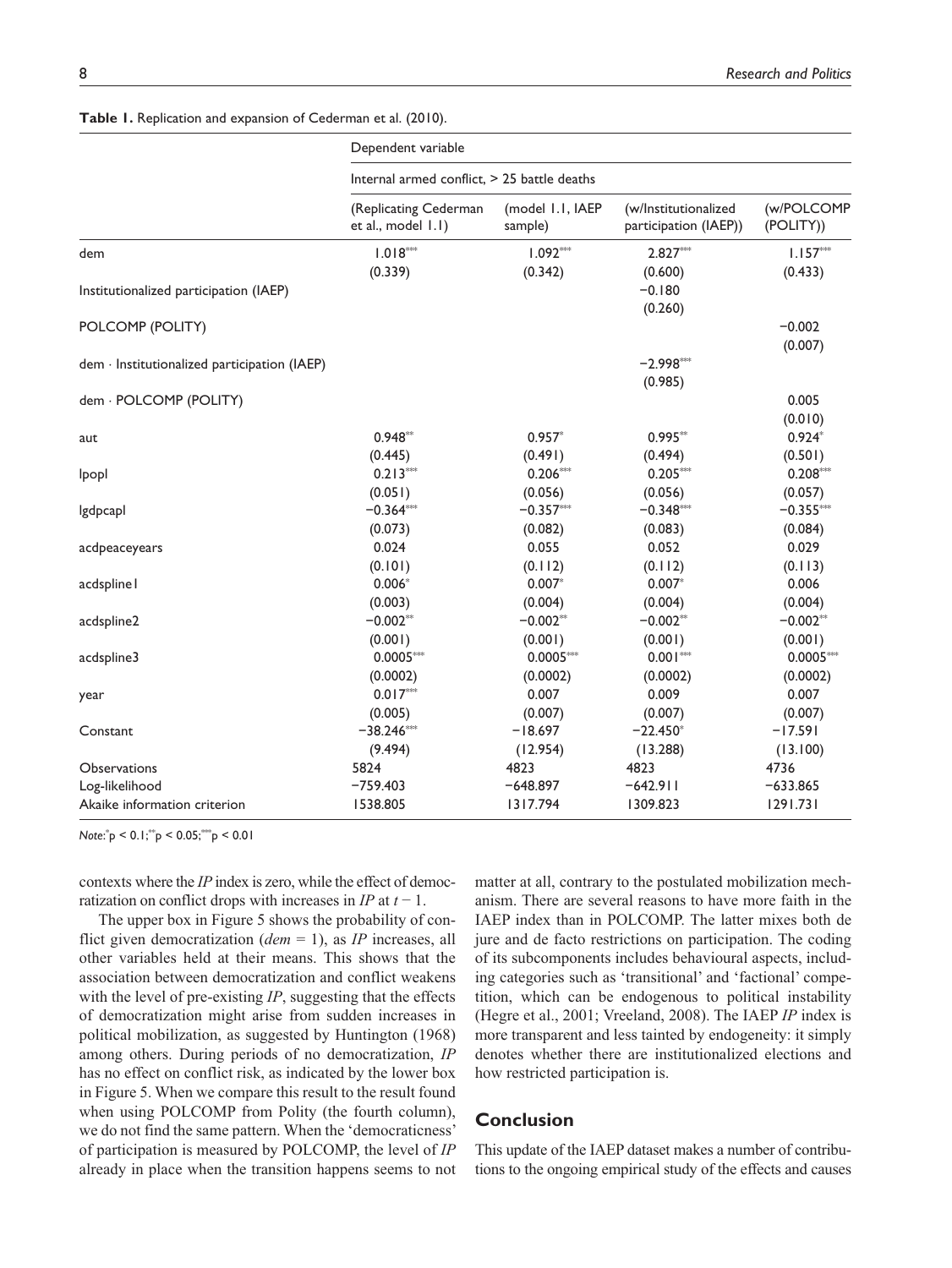

Figure 5. The probability of conflict for different levels of the institutionalized participation index (IAEP) during democratization (top) and no democratization (bottom). Figures show the simulated probability of conflict onset when all other variables are held at mean values, with 90% confidence intervals.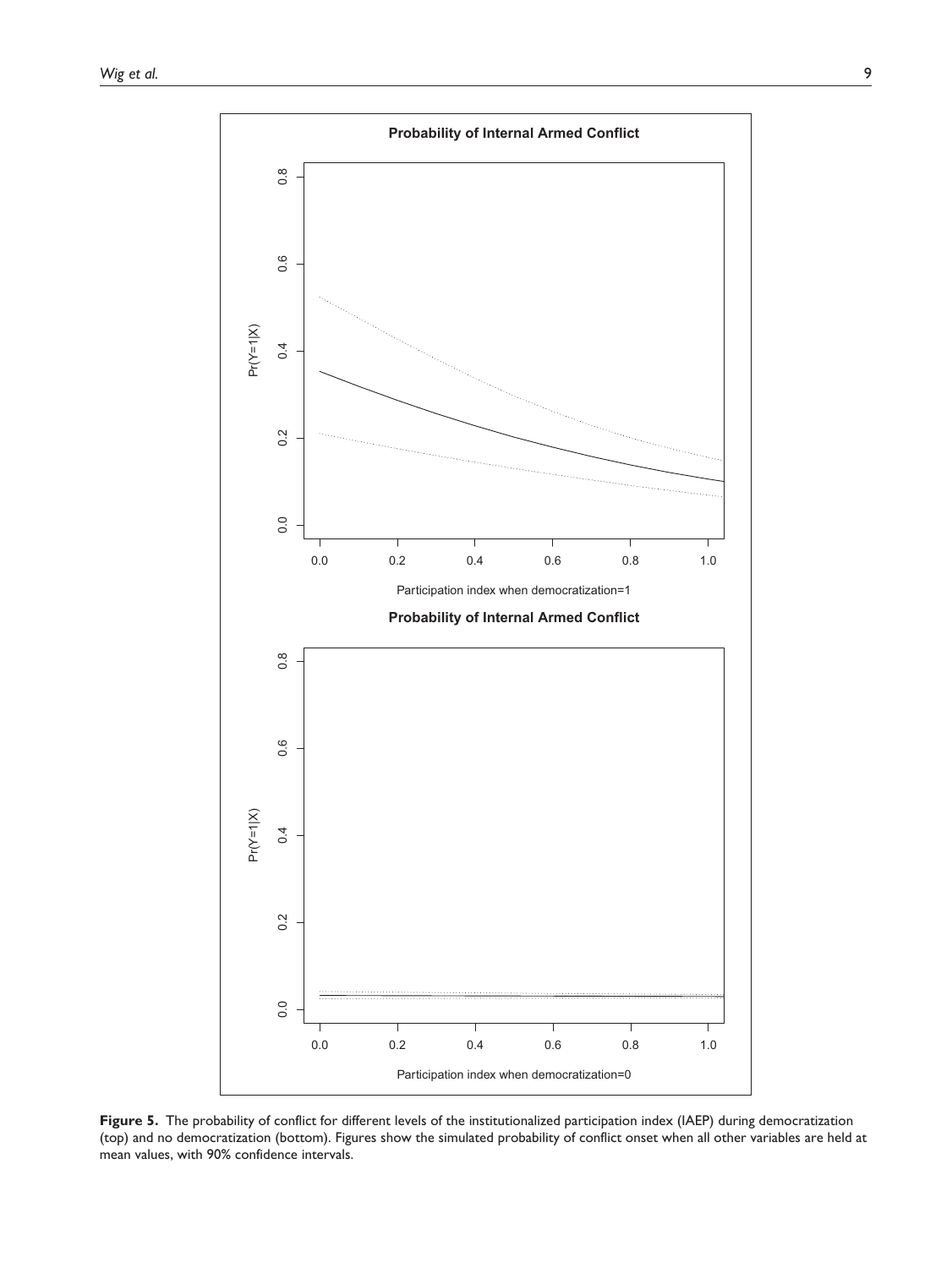of political institutions. The dataset is one of the few largescale global time-series datasets to code explicitly de jure institutions. The high resolution of the dataset will enable scholars to study the effects of specific institutional provisions, and to investigate how these interact with other provisions or dimensions. We have illustrated how the dataset allows for disaggregated analyses; for example, the spread of specific autocratic or democratic constitutional provisions over time, and for aggregation; by combining institutions to form specific institutional dimensions that can be compared and contrasted to existing institutional dimensions such as autocracy-democracy. The dataset will serve as a powerful complement to existing datasets on de facto aspects of political institutions, allowing scholars to study the interplay between formal constitutions and institutional behaviour.

#### **Declaration of conflicting interest**

The authors have no conflicts of interest to declare.

#### **Funding**

The research was funded by the Research Council of Norway, project 217995/V10.

#### **Supplementary material**

A user's manual, the dataset, replication material, and graphical representation of all the indicators can be found at [http://](http://
havardhegre.net) [havardhegre.net](http://
havardhegre.net)

#### **Notes**

- 1. The original dataset covered the years 1972–2006.
- 2. Formal operational constitutions are coded as 1 if: The indicators *writconstit* = = 1, *formalconstit* = = 1, and *ineffect* = = 1, and 0 otherwise.
- 3. Supreme court:  $court = 1$ .
- 4. courtleg  $=$  = 1 or courtexec  $=$  = 1.
- 5. Elections to the executive:  $\text{elece} = 1$ . Elections to the legislature: *elecleg* = =1.
- 6. National legislature:  $leg = 1$ .
- 7. The model estimates a latent dimension that yields the highest likelihood of generating the patterns of ones and zeros in the data. More specifically, we estimate the one-dimensional model using the ideal function in the pcsl (Jackman, 2011). In this model, we drop all countries with more than 10 missing items, use a burn-in setting of 10,000, and a thinning of 100. We do not impute missing data in the model.

#### **References**

- Acemoglu D and Johnson S (2005) Unbundling institutions. *Journal of Political Economy* 113(5): 949–995.
- Acemoglu D, Johnson S and Robinson JA (2001) The colonial origins of comparative development: An empirical investigation. *American Economic Review* 91(5): 1369–1401.
- Beck T, Clarke G, Groff A, Keefer P and Walsh P (2001) New tools in comparative political economy: The database of political institutions. *The World Bank Economic Review* 15(1):165–176.
- Cederman LE, Hug S and Krebs LF (2010) Democratization and civil war: Empirical evidence. *Journal of Peace Research* 47(4): 377–394.
- Cheibub J, Gandhi J and Vreeland J (2010) Democracy and dictatorship revisited. *Public Choice* 143(1–2): 67–101.
- Choi SW (2010) Legislative constraints: A path to peace? *Journal of Conflict Resolution* 54(3): 438–470.
- Coppedge M, Gerring J, Altman D, et al. (2011) Conceptualizing and measuring democracy: A new approach. *Perspectives on Politics* 9(02): 247–267.
- Dahl RA (1971) *Polyarchy: Political Participation and Opposition*. New Haven, CT: Yale University Press.
- Elkins Z, Ginsburg T and Melton J (2010) Comparative constitutions project: Characteristics of national constitutions, version 1. Comparative Constitutions Project.
- Glaeser E, La Porta R, Lopez-de Silanes F and Shleifer A (2004) Do institutions cause growth? *Journal of Economic Growth* 9(3): 271–303.
- Goertz G (2006) *Social Science Concepts: A User's Guide*. Princeton, NJ: Princeton University Press.
- Hayo B and Voigt S (2007) Explaining de facto judicial independence. *International Review of Law and Economics* 27(3): 269–290.
- Hegre H, Ellingsen T, Gates S and Gleditsch NP (2001) Toward a democratic civil peace? democracy, political change, and civil war, 1816–1992. *American Political Science Review* 95(1): 33–48.
- Henisz WJ (2002) The institutional environment for infrastructure investment. *Industrial and corporate change* 11(2): 355–389.
- Huntington SP (1968) *Political Order in Changing Societies*. New Haven, CT: Yale University Press.
- Huntington SP (1991) *The Third Wave: Democratization in the Late Twentieth Century*. Norman, OK: University of Oklahoma Press.
- Jackman S (2011) Package "pscl". http://pscl.stanford.edu/
- Jaggers K and Gurr TR (1995) Transitions to democracy: Tracking democracy's third wave with the Polity III data. *Journal of Peace Research* 32(4): 469–482.
- Knutsen CH (2011) Which democracies prosper? Electoral rules, form of government and economic growth. *Electoral Studies* 30(1): 83–90.
- Knutsen CH and Wig T (2015) Government turnover and the effects of regime type: How requiring alternation in power biases against the estimated economic benefits of democracy. *Comparative Political Studies*. DOI:10.1177/0010414014565891.
- Lijphart A (1999) *Patterns of Democracy*. New Haven, CT: Yale University Press.
- Marshall MG (2010) Polity IV project: Political regime characteristics and transitions, 1800–2009. http://www.systemicpeace.org/polity/polity4.htm (accessed 16 January 2014).
- Marshall MG, Gurr TR and Jaggers K (2013) Polity IV project: Political regime characteristics and transitions, 1800–2012. Center for Systemic Peace.
- Przeworski A, Alvarez ME, Cheibub JA and Limongi F (2000) *Democracy and Development. Political Institutions and Well-Being in the World, 1950–1990*. Cambridge: Cambridge University Press.